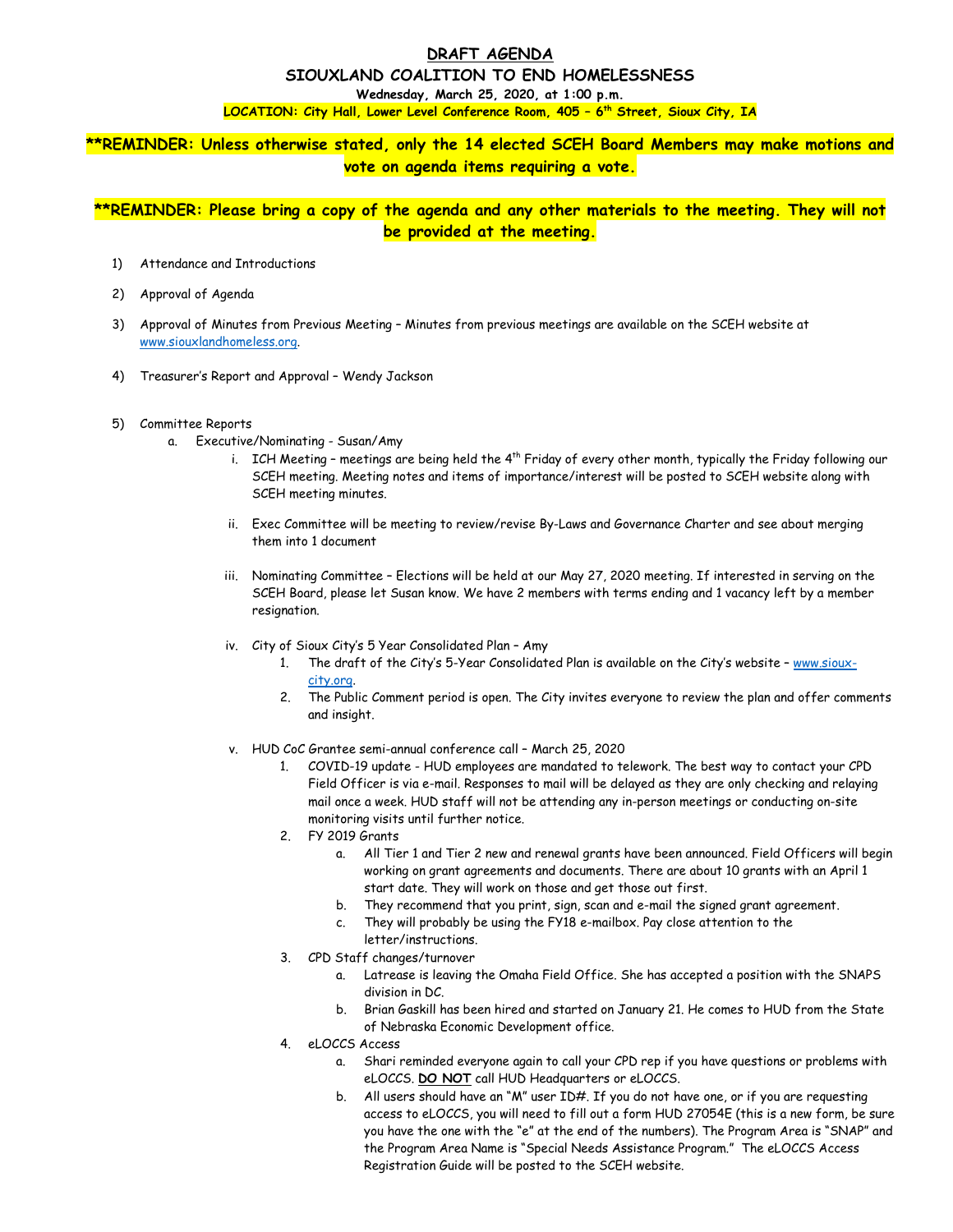- c. If you are requesting access or need to make changes during the COVID-19 crisis, you must send everything via encrypted email. The email address is [CFOForm27054e@HUD.gov.](mailto:CFOForm27054e@HUD.gov) And cc your CPD Rep.
- 5. New Audit Confirmation Process
	- a. Everyone should have received an email from Greg Cecil outlining the new process.
	- b. This is for your agency's auditors who need to obtain confirmation from HUD regarding the amount of HUD funding your agency received during your fiscal year.
	- c. Reminder the deadline to submit your single audit, if required to do so, to the Federal Audit Clearinghouse is being extended for up to 6 months. Contact Greg Cecil in the Omaha Field Office if you are going to be with your submission.
- 6. In-Kind Match/MOU
	- a. Grantees are required to provide a 25% match, either cash or in-kind, for CoC Program expenses.
	- b. You must have a signed MOU in place at the start of your grant year for all in-kind match. Volunteer hours can be used for in-kind match, but it is usually difficult to get the signed MOU prior to the start of the grant year because volunteer hours aren't usually set.
- 7. Category 2 of the Homeless Definition w/ Rapid Rehousing
	- a. Nobody should be using FY 2018 RRH funds to help persons with RRH under Category 2 of the homeless definition unless you received special permission from HUD and were grandfathered in.
	- b. You can use FY 2019 RRH funds to assist persons under Category 2 of the homeless definition. The start date of these grants will be sometime in 2020.
	- c. NOTE The provision to assist persons under Category 2 w/ RRH funds may not be available in the FY 2020 NOFA which will be released later this year.
	- d. NOTE There have been no changes to ESG regulations. ESG RRH Funds can only be used to assist persons under Category 1 and Category 4 of the Homeless Definition.
- 8. IA/NE HUD Homeless Symposium has been postponed until 2021. It will be held in Des Moines. The planning committee is still working out the dates in order to avoid the Iowa Pork Expo and other events where we would be competing for hotel rooms.
- 9. CoC Start-Up Let the Field Office know if you have any topics you'd like to see covered. After you were awarded your CoC grant, what questions or problems did you have that you would like more information about.
- 10. Wellness Checklists These refer to your agency and required policies and procedures related to HUD and your CoC grant. Being in compliance with all of the items on the checklist may help you avoid compliance issues when HUD monitors your project. The Wellness Checklist will be posted to the SCEH website
- 11. FHEO Guidance on Service Animals
	- a. REMINDER Dogs are the only type of service animal. All others are assistance/support animals
	- b. HUD has published guidance on Service Animals. This document will be posted to the SCEH website.
- b. Project Monitoring/Development Wendy/Amy
	- i. Project Monitoring Committee Wendy/Amy/Kristine/Katie
		- 1. 2<sup>nd</sup> Quarter reports are due by April 10, 2020
			- 2. Agencies are currently using a Google Form to respond to performance standards not met; will be due around the end of April
		- 3. Committee will meet the last week of April/first week of May to review and discuss
- c. Data and Performance Management/Point In Time Count –Stephanie
	- i. 2020 PIT/HIC
		- 1. Wednesday, January 29, 2020; deadline for submitting data in HDX has been extended to June 30, 2020
		- 2. Sheltered Count
		- 3. Unsheltered Count
			- a. Where and when?
				- b. How Many were counted?
		- 4. Housing Inventory Survey -
	- ii. System Performance Measures
		- 1. Were submitted to HUD by the February 28, 2020 deadline
		- 2. This section has been worth 60 points on the CoC Consolidated Application
		- 3. Overview
			- a. Metric 1 length of time persons remain homeless: Goal is a reduction in the length of time individuals/families remain homeless by 5%
				- i. 2016: ES 28 persons, 179 days; ES/TH 314 persons, 154 days
				- ii. 2017: ES 62 persons, 27 days; ES/TH 398 persons, 98 days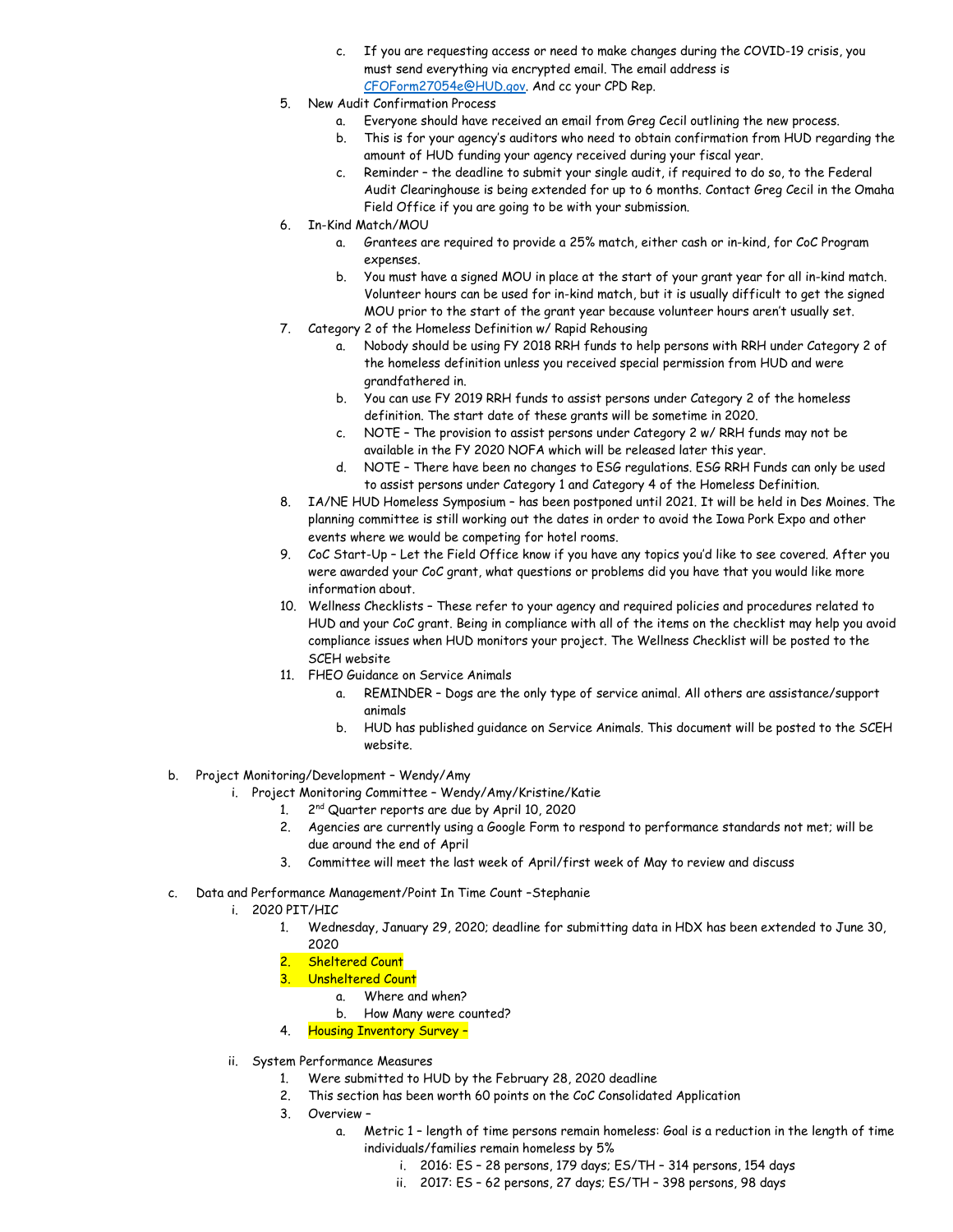- iii. 2018: ES 13 persons, 42 days; ES/TH 292 persons, 113 days
- iv. 2019: ES 15 persons, 52 days; ES/TH 297 persons; 97 days
- v. More persons served in ES and ES/TH, spent more days homeless in ES but fewer days homeless in TH
- vi. 24% increase in length of time homeless for persons in ES; 15% decrease for persons in TH
- b. Metric 2 the extent to which persons who exit to PH destinations return to homelessness: Goal is a reduction of at least 5% over a 6 to 12-month period
	- i. 2016: Total Exits 178 persons; 0 returns in 6 months; 0 returns in 12 months
	- ii. 2017: Total Exits 169 persons; 1 return in 6 months; 7 returns in 12 months
	- iii. 2018: Total Exits 136 persons; 5 returns in 6 months; 0 returns in 12 months
	- iv. 2019: Total Exits 190 persons; 0 returns in 6 months; 3 returns in 12 months
	- v. Overall had a 0% return to homelessness in 6 months, and a 2% return in 12 months
- c. Metric 3.1 Change in PIT Counts: Goal is a decrease of at least 5% in the number of sheltered, unsheltered, and combined sheltered/unsheltered individuals and families on the most recent PIT
	- i. 2016: Total Count 348; Sheltered Count 339; Unsheltered Count 9
	- ii. 2017: Total Count 288; Sheltered Count 286; Unsheltered Count 2
	- iii. 2018: Total Count 264; Sheltered Count 258; Unsheltered Count 6
	- iv. 2019: Total Count 255; Sheltered Count 248; Unsheltered Count 7
	- v. 2020 Total Count -
	- vi. 2018-2019 Sheltered Count decreased by 9 persons/4%; Unsheltered Count increased by 1 person/17%; Combined Sheltered and Unsheltered Count – decreased by 9/3%
- d. Metric 3.2 Change in Annual Counts (unduplicated homeless persons in ES and TH):
	- i. 2016: 315 total 28 in ES; 295 in TH
		- ii. 2017: 401 total 61 in ES; 347 in TH
		- iii. 2018: 292 total 12 in ES; 282 in TH
		- iv. 2019: 297 total 15 in ES; 286 in TH
- e. Metric 4 Employment and Income Growth: Goal is increase in income from employment and non-employment cash sources for persons in CoC Program-funded projects
	- i. 2016
		- 1. Adult stayers: increased earned income 18%
		- 2. Adult stayers: increased non-employment cash income 18%
		- 3. Adult stayers: increased total income 36%
		- 4. Adult leavers: increased earned income 32%
		- 5. Adult leavers: increased non-employment cash income 13%
		- 6. Adult leavers: increased total income 41%
	- ii. 2017
		- 1. Adult stayers: increased earned income 0%
		- 2. Adult stayers: increased non-employment cash income 25%
		- 3. Adult stayers: increased total income 25%
		- 4. Adult leavers: increased earned income 34%
		- 5. Adult leavers: increased non-employment cash income 12%
		- 6. Adult leavers: increased total income 43%
	- iii. 2018
		- 1. Adult stayers: increased earned income 25%
		- 2. Adult stayers: increased non-employment cash income 0%
		- 3. Adult stayers: increased total income 25%
		- 4. Adult leavers: increased earned income 36%
		- 5. Adult leavers: increased non-employment cash income 15%
		- 6. Adult leavers: increased total income 49%

iv. 2019

- 1. Adult stayers: increased earned income 0%
- 2. Adult stayers: increased non-employment cash income 0%
- 3. Adult stayers: increased total income 0%
- 4. Adult leavers: increased earned income 25%
- 5. Adult leavers: increased non-employment cash income 25%
- 6. Adult leavers: increased total income 45%
- v. Overall
	- 1. Adult stayers increased earned income (big  $\psi$ )
	- 2. Adult stayers increased non-employment cash income (no change)
	- 3. Adult stayers increased total income (big  $\psi$ )
	- 4. Adult leavers increased earned income (slight  $\psi$ )
	- 5. Adult leavers increased non-employment income (slight  $\uparrow$ )
	- 6. Adult leavers increased total income (slight  $\downarrow$ )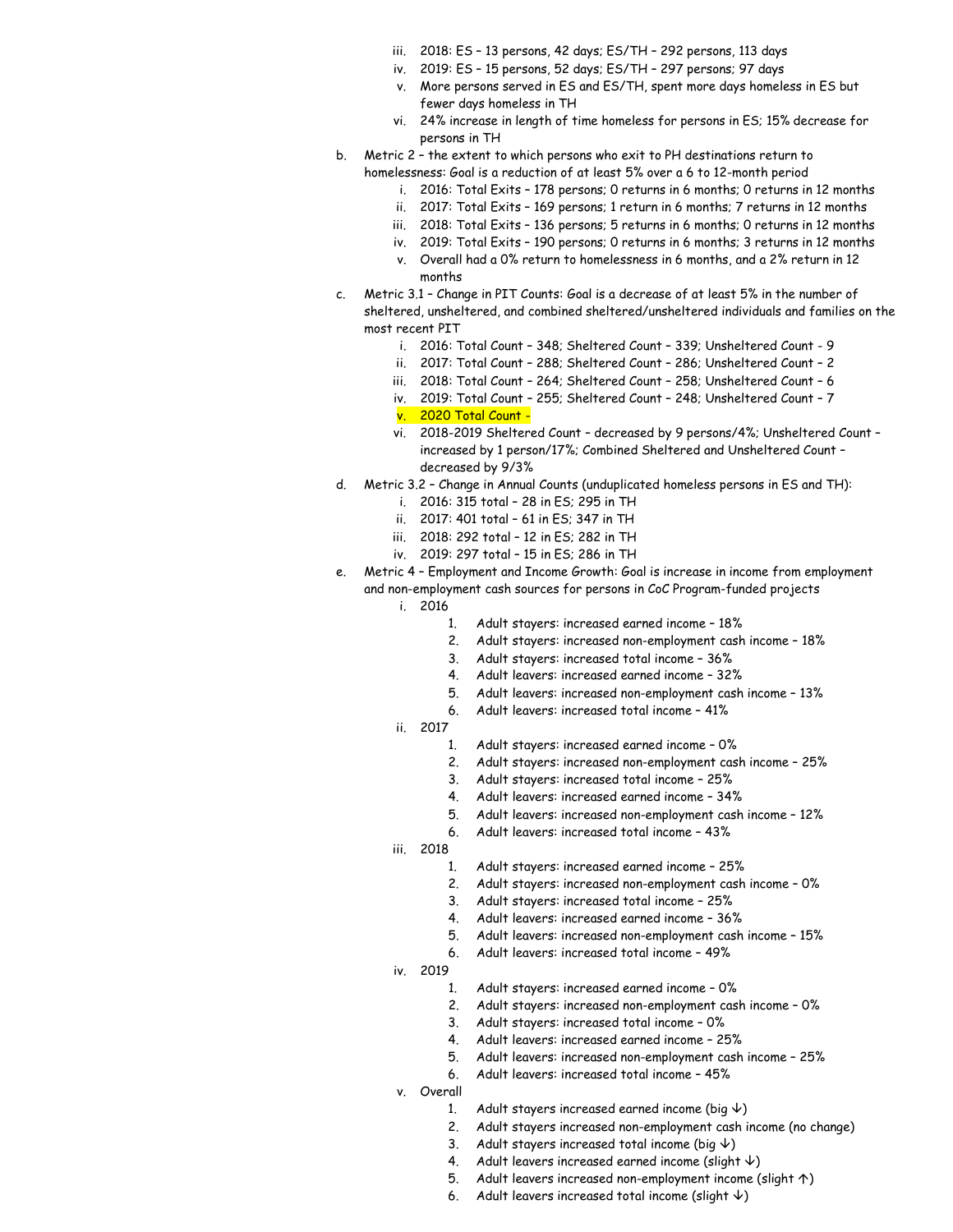- f. Metric 5 # of persons first time homeless: Goal is to reduce the number of persons who become homeless for the first time
	- i. 2016: 9/223 (4%) entering ES/TH projects had prior enrollment in HMIS (214 1st time homeless); 16/251 (6%) entering ES/TH/PH projects had prior HMIS enrollments (235 $1<sup>st</sup>$  time homeless)
	- ii. 2017: 5/327 (2%) entering ES/TH projects had prior HMIS enrollments (322 1st time homeless; 6/360 (2%) entering ES/TH/PH projects had prior HMIS enrollments (354  $1<sup>st</sup>$  time homeless)
	- iii. 2018: 10/223 (4%) entering ES/TH projects had prior HMIS enrollments (213 1st time homeless); 18/287 (6%) entering ES/TH/PH projects had prior HMIS enrollments (269 $1<sup>st</sup>$  time homeless)
	- iv. 2019: 12/242 (5%) entering ES/TH projects had prior HMIS enrollments (230  $1<sup>st</sup>$ time homeless); 14/291 (5%) entering ES/TH/PH projects had prior HMIS enrollments (277 1<sup>st</sup> time homeless)
	- v. Overall increased the number of persons who became homeless for the  $1<sup>st</sup>$  time and increased the number of persons entering ES, TH, and PH projects
- g. Metric 7 Successful placement in or retention of Permanent Housing: Goal is an increase of at least 5% of persons who exit to PH or retain PH is currently in a PH project
	- i. 2016:
		- 1. Exits from ES/TH/RRH to PH destination 124/230 (54%)
		- 2. PSH exits to PH or retention in PSH 26/34 (76%)
	- ii. 2017:
		- 1. Exits from ES/TH/RRH to PH destination 185/346 (53%)
		- 2. PSH exits to PH or retention in PSH 7/5 (47%)
	- iii. 2018:
		- 1. Exits from ES/TH/RRH to PH destination 187/253 (74%)
		- 2. PSH exits to PH or retention in PSH 6/6 (100%)
	- iv. 2019:
		- 1. Exits from Street Outreach (SO) to PH destination 11/16 (81%)
		- 2. Exits from ES/TH/RRH to PH destination 225/284 (79%)
		- 3. PSH exits to PH or retention in PSH 9/9 (100%)
	- i. Overall We made great strides in both exits to permanent housing (SO/ES/TH/RRH projects) and exits to or retention of permanent housing (PSH projects).
- d. Coordinated Entry Update Stephanie/Sara
- e. Grant Susan
	- i. FY 19 CoC Program Grants
		- 1. Tier 1 Awards were announced on January 14, 2020
			- a. All of our renewal projects from Tier 1 were funded Bridges West TH (\$130,609); Heartland Counseling PSH (\$173,010); ICA Siouxland HMIS (\$43,156); Crittenton Center Project Help PSH (\$54,393); CSADV RRH (\$122,635 – funding reduced by \$34,249 in Tier 2); ICA Siouxland CE (\$186,608)
			- b. Total funding is \$710,411
		- 2. Tier 2 Awards were announced on March 13, 2020
			- a. The portion of CSADV's RRH project that had fallen into Tier 2 has been funded adding an additional \$36,625 to their RRH project
		- 3. Total Tier 1 and Tier 2 funding is \$747,036
	- ii. FY 20 CoC Program Grant Application
		- 1. CoC Registration was completed in eSnaps before March 5, 2020
- f. EFSP Ad Hoc Committee Susan
	- i. Phase 36 Funding Spending deadline is March 31, 2020
	- ii. Catholic Charities and the Urban Native Center will provide spreadsheets and required documentation by Apr. 15, 2020.
	- iii. Phase 35 and 36 Final Reports are due May 15, 2020
- g. Public Awareness and Advocacy Stephanie Pickinpaugh
- 6) Old Business
	- a. Plans for 2019/2020 some need to be completed before the 2020-2021 CoC Program Grant Application?
		- i. PHA Homeless Preferences/Moving On Strategy w/ SSC Housing Authority has been accomplished may need to look at working with SC and SSC to revise language
		- ii. Written Standards for PSH and RRH programs
		- iii. Written Standards for PSH programs Adopt the Orders of Priority for Prioritizing Persons Experiencing Chronic Homelessness and Other Vulnerable Homeless Persons